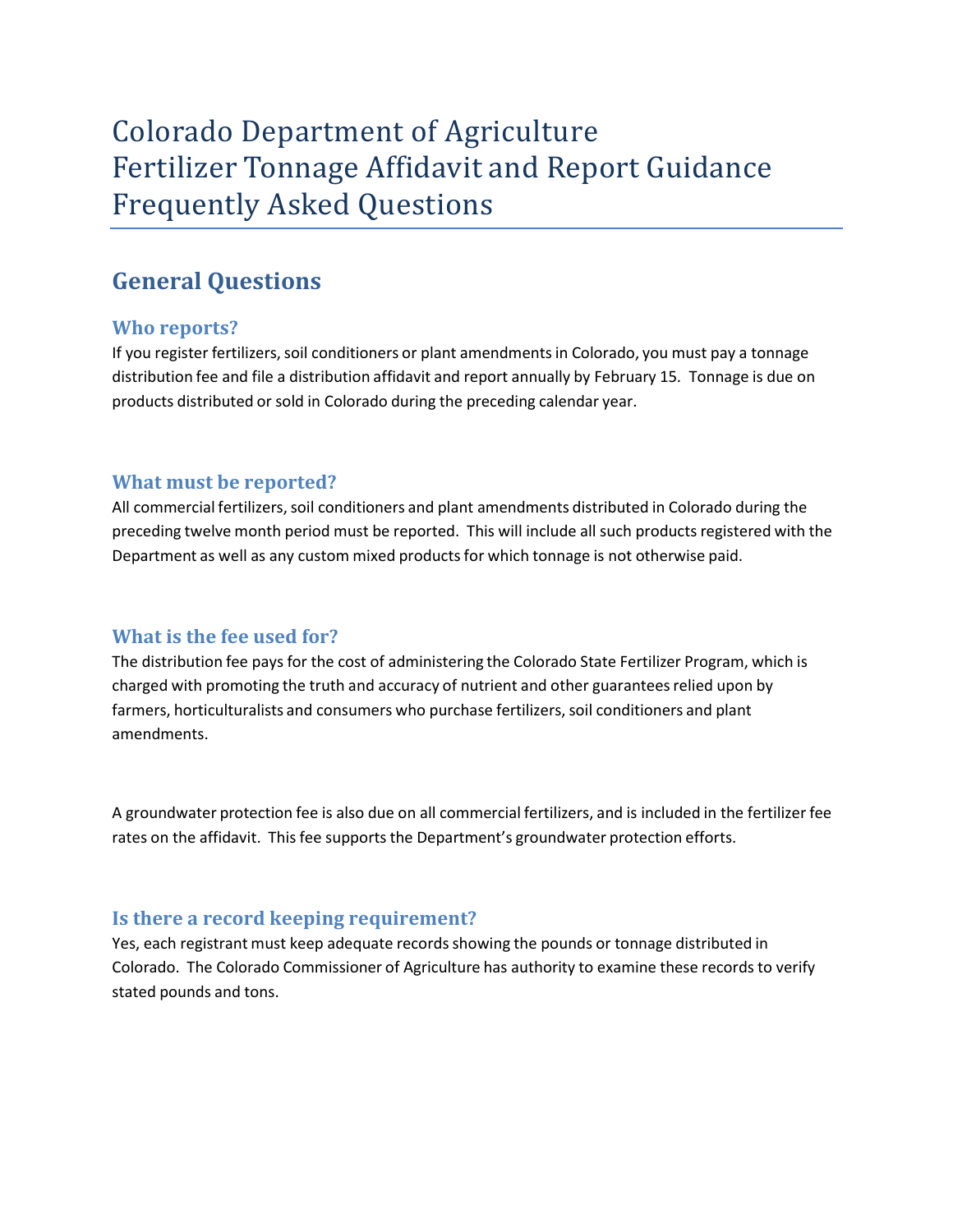#### **Do I ever have to pay twice for the same material?**

No, pay only once on a given material. If you pay on a fertilizer ingredient, such as urea, do not also pay on the finished material. If you pay on the finished material, do not pay on the ingredients.

#### **Who is responsible if more than one firm is involved in distribution?**

If more than one firm is involved in distribution, the last registrant must report and pay the fees, unless a prior distributor does so. The last registrant is the firm whose name appears on the label and registration application for the product in question. If more than one firm registers the same material, the last registrant is the last firm registering the material.

#### **How are fees set?**

The distribution fees are set by the Colorado Agricultural Commission. Fees are set for bulk and large (more than ten pounds) packages on a per ton basis, and for small (ten pounds or less) packages on a per pound basis.

An additional groundwater protection fee on commercial fertilizers is also established by the Commission. Both distribution and groundwater fees are included in the "total fertilizer products" and "total specialty fertilizers" lines on the affidavit. The "total soil/plant amendment" line is a distribution fee only; no groundwater fee is due on soil conditioners and plant amendments.

Colorado state general fund dollars cover 50% of the costs of administering and enforcing the Colorado Commercial Fertilizer, Soil Conditioner, and Plant Amendment Act. The fees established by the Commission cover the remaining costs.

# **Where can I obtain information on the Colorado Fertilizer Law & Rule?**

The tonnage and pound statutory reporting requirements are in section 35‐12‐106 of the Colorado Commercial Fertilizer, Soil Conditioner, and Plant Amendment Act, which can be viewed by following the Lexis Nexis link on the Division's Law and Regulations Internet page:

[http://www.colorado.gov/cs/Satellite/ag\\_ICS/CBON/1251622221159.](http://www.colorado.gov/cs/Satellite/ag_ICS/CBON/1251622221159) The rule requirements are in Part 4 of the Fertilizers and Soil Conditioners Rule, 8 CCR 1202‐4, which can be viewed by following the Code of Colorado Regulations link from the same page.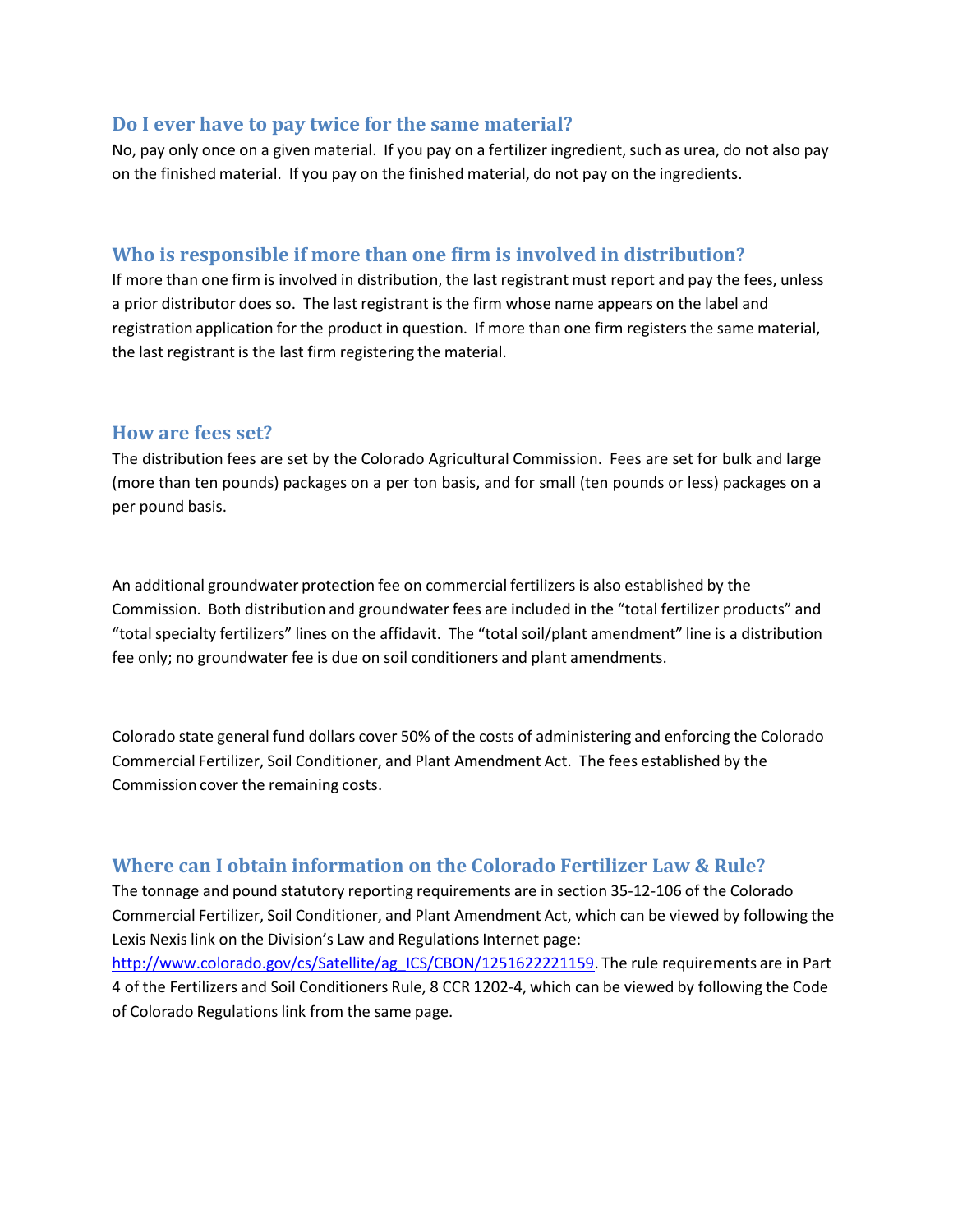#### **Who can I ask for help?**

For assistance, call the Fertilizer Program at (303) 477‐0086 or e‐mail the Program Administrative Assistant Ms. Curtis Phillips at [curtis.phillips@state.co.us.](mailto:curtis.phillips@state.co.us) Further information is also available on our Internet site at [http://www.colorado.gov/cs/Satellite/ag\\_ICS/CBON/1251622219169.](http://www.colorado.gov/cs/Satellite/ag_ICS/CBON/1251622219169)

# **Completing the Forms**

#### **When are the forms sent to me and when are they due back?**

Forms are sent out to registrants in the second half of December & due back (post-marked by) February 15, or the next business day if February 15 is on a Sunday or holiday. It is the registrant'sresponsibility to obtain & submit the correct form. Please contact our office if you have not received the correct form by the end of the first week of January.

#### **Where do I send the report & fee?**

To the CDA cashier's office:

Colorado Department of Agriculture / Cashier's Office 700 Kipling St., #4000 Lakewood, CO 80215

#### **Can I round the amounts reported?**

It is permissible to round amounts reported to the nearest tenth of a ton (0.1 ton), or pound for materials reported in section H.

# **Specific Issues**

#### **Can one firm pay the fees due on products registered and sold by another?** Yes,

one firm may pay for another. This should be indicated on both the report submitted by the firm paying and on the report submitted by the firm not paying with a note in Section I. The lines, tons and/or pounds involved are to be indicated on both reports. The tons and/or pounds of product registered by one firm with fees paid by another are to be indicated in the "Tons/Pounds with fees paid by other companies" column on the report.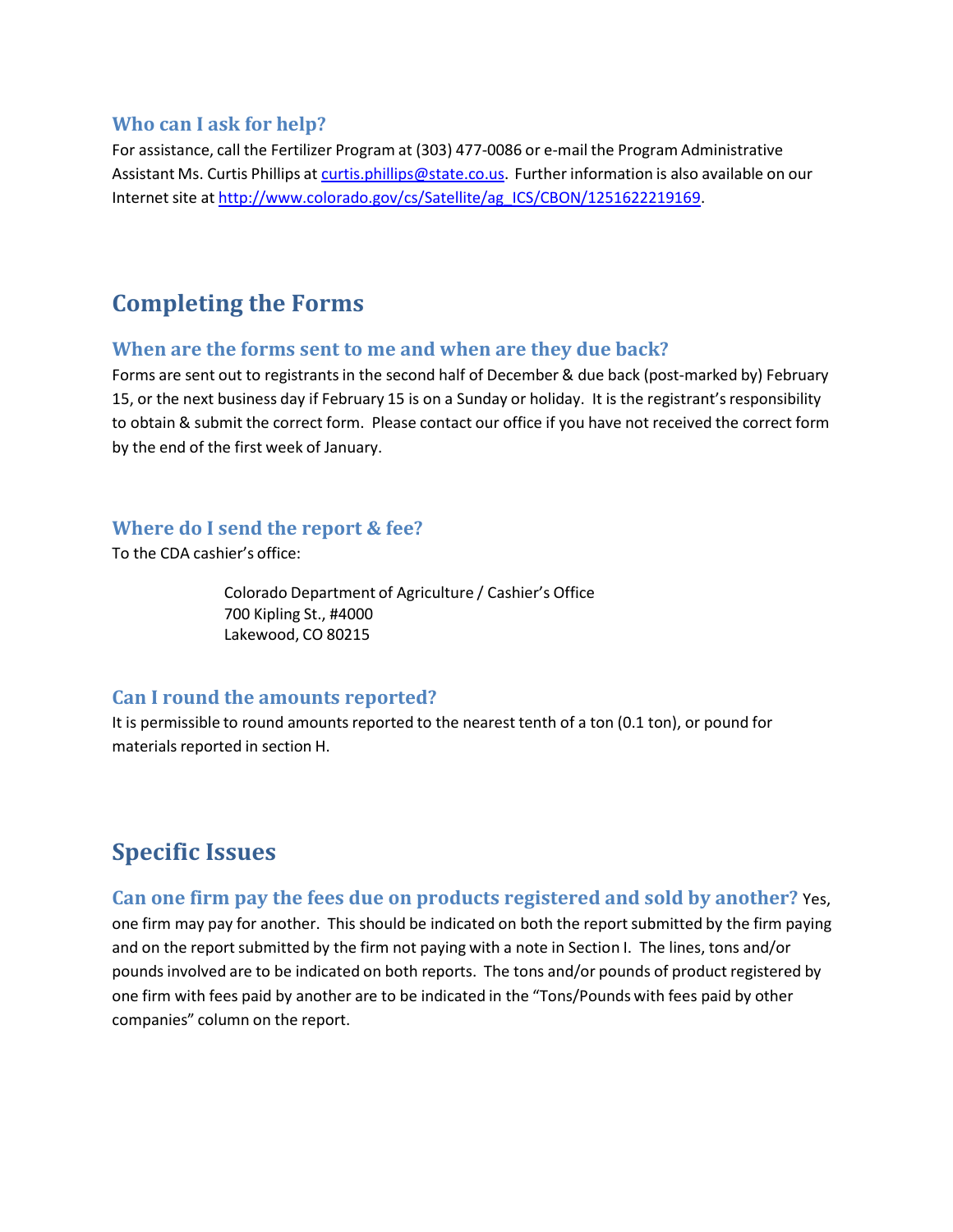Example: firm A pays for 100 tons of urea, but the urea product is registered by firm B. Firm A enters the 100 tons in the "Total tons with fees due from your company" column for the Urea/Code 66 line, and notes "100 tons paid for urea/code 66. Product registered by firm B." Firm B enters the 100 tons in the "Total Tons" and "Tons with fees paid by other companies" columnsfor the urea/code 66 line, and notes in Section I "Fee for 100 tons of urea registered by firm B paid by firm A."

Private agreements between such firms may facilitate correct payment by both, although such agreements are not specifically addressed by the Colorado Fertilizer Law. Such agreements are typically augmented by statements such as "Colorado tonnage fee not paid" on invoices for product shipped to a party expected to pay fees due.

If a question arises as to who is responsible for fee payment, the ultimate responsible party is the last firm registering the product(s) for which tonnage is due.

# **Can a firm pay only tonnage and not registration fees?**

Yes, there are two examples of this:

- A firm pays tonnage for products registered by another.
- A firm produces only custom mixes and pays tonnage on the ingredients.

### **Is tonnage due on custom blends/mixes?**

Yes, if it has not already been paid on the ingredients.

**What about ingredients that have already been included in another report?** 

Distribution fees are not required for ingredients that have already been included in the tonnage or pounds for which a Colorado distribution fee has been paid.

# **What about untreated manure, compost and treated manure distributed without commercial fertilizer, soil conditioner, or plant amendment labeling claims?**

No distribution fee is due on such materials.